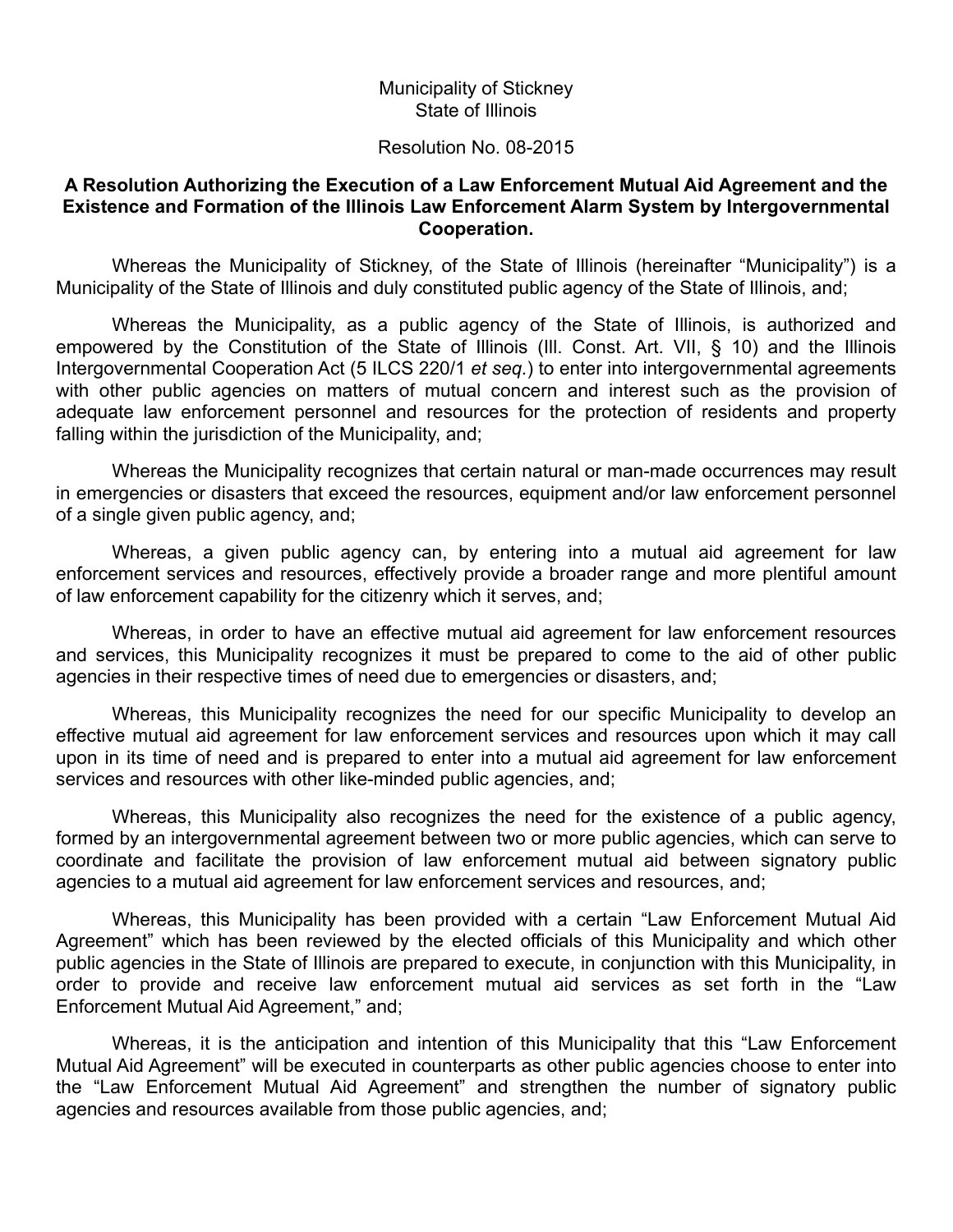Whereas, it is the anticipation and intent of this Municipality that the "Law Enforcement Mutual Aid Agreement" will continue to garner support and acceptance from other currently unidentified public agencies who will enter into the "Law Enforcement Mutual Aid Agreement" over time and be considered as if all signatory public agencies to the "Law Enforcement Mutual Aid Agreement" had executed the "Law Enforcement Mutual Aid Agreement" at the same time,

Now, therefore, be it resolved by this Municipality/County as follows:

1. This Resolution shall be known as, and may hereafter be referred to as, the Resolution Authorizing the Execution of a Law Enforcement Mutual Aid Agreement and the Existence and Formation of the Illinois Law Enforcement Alarm System by Intergovernmental Cooperation.

2. The Resolution Authorizing the Execution of a Law Enforcement Mutual Aid Agreement and the Existence and Formation of the Illinois Law Enforcement Alarm System by Intergovernmental Cooperation shall be, and hereby is, enacted as follows:

- a. Authorization to enter into a Certain Agreement. The Mayor of this Municipality is hereby authorized to sign, execute and deliver the agreement known as the "Law Enforcement Mutual Aid Agreement" and thereby enter into an intergovernmental agreement with such other public agencies of the State of Illinois as are likewise willing to enter into said "Law Enforcement Mutual Aid Agreement" and recognize the existence and formation of the Illinois Law Enforcement Alarm System as set forth in the said "Law Enforcement Mutual Aid Agreement."
- b. Savings Clause. If any section, paragraph, clause or provision of this Resolution shall be held invalid, the invalidity thereof shall not affect any of the provisions of this Resolution.
- c. Effective Date. This Resolution shall be in full force and effect from and after its passage, approval and publication as provided by law.

Passed this 17th day of March, 2015.

Ayes: Trustees DeLeshe, Gomez, Lazansky, Savopoulos, Sleigher and White

Nays:

Absent:

Abstain:

Approved this 18th day of March, 2015.

 $\mathcal{L}_\text{max} = \frac{1}{2} \sum_{i=1}^{n} \frac{1}{2} \sum_{i=1}^{n} \frac{1}{2} \sum_{i=1}^{n} \frac{1}{2} \sum_{i=1}^{n} \frac{1}{2} \sum_{i=1}^{n} \frac{1}{2} \sum_{i=1}^{n} \frac{1}{2} \sum_{i=1}^{n} \frac{1}{2} \sum_{i=1}^{n} \frac{1}{2} \sum_{i=1}^{n} \frac{1}{2} \sum_{i=1}^{n} \frac{1}{2} \sum_{i=1}^{n} \frac{1}{2} \sum_{i=1}^{n} \frac{1$ President Deborah E. Morelli

Attest: